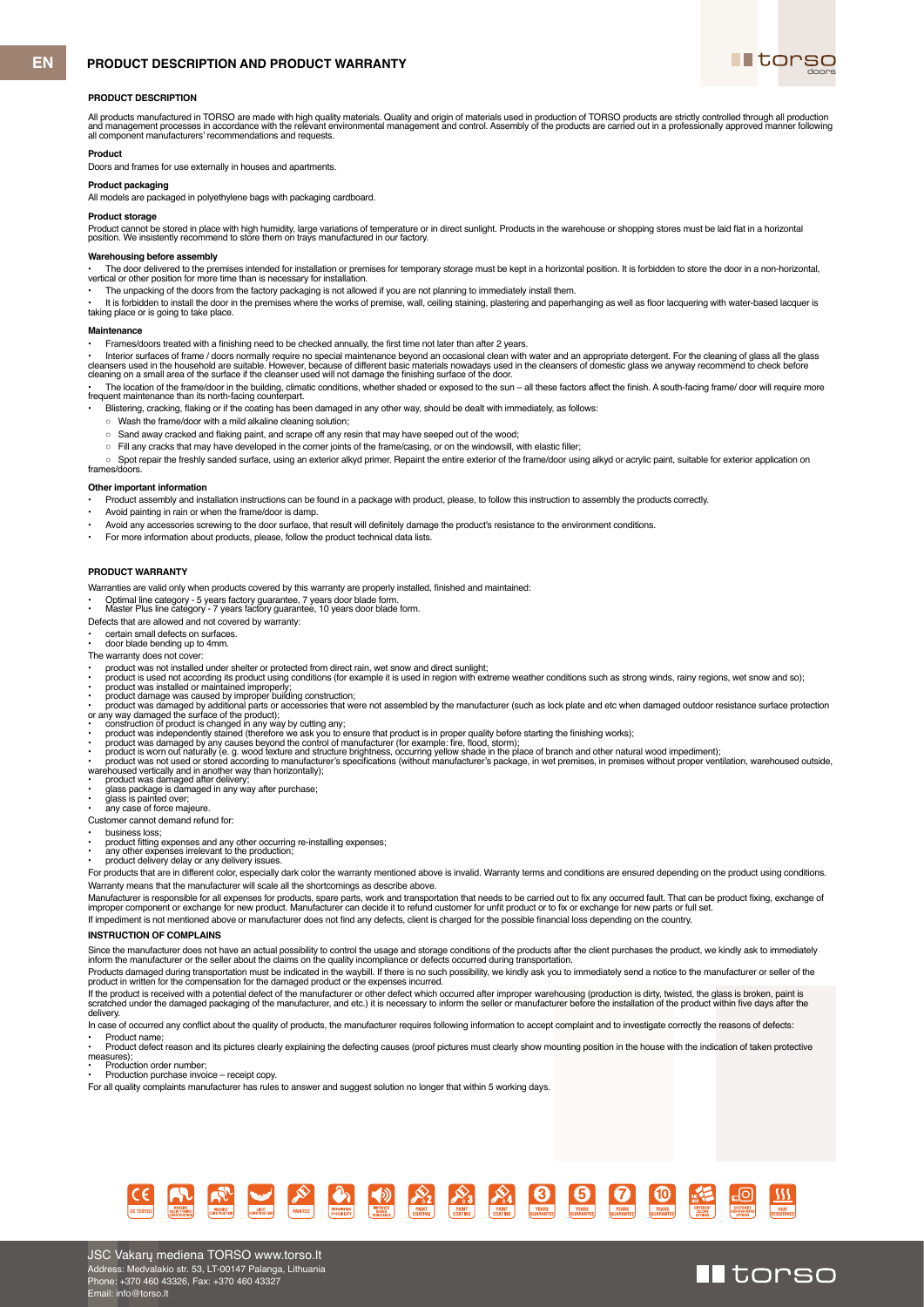# **SE PRODUKTBESKRIVNING OCH PRODUKT GARANTI**



# **PRODUKTBESKRIVNING**

Alla produkter är tillverkade av TORSO är tillverkade av högkvalitativa material. Kvaliteten och ursprunget på materialet som används i produktionen av TORSO-produkter kontrolleras strikl<br>genom alla produktions- och hanter

# **Produkt**

Dörrar och karmar för användning externt i hus och lägenheter.

# **Produktförpackning**

Alla modeller är förpackade i polyetenpåsar och med kartong.

# **Produktlagring**

Produkten kan inte förvaras på en plats med hög luftfuktighet, stora variationer i temperatur eller i direkt solljus. Produkter i lager eller i butiker måste läggas platt i horisontell position. Vi<br>rekommenderar innerligt

#### **Lagring före montering**

• Dörren som levereras till lokalerna för avsedd installation eller lokaler för tillfällig lagring måste hållas i horisontell position. Det är förbjudet att förvara dörren i en icke-horisontell, vertikal eller annan position längre än vad som är nödvändigt för installationen.

• Uppackningen av dörrarna från fabriksförpackningen är inte tillåten om du inte planerar att installera dem omedelbart.

• Det är förbjudet att installera dörren i lokalerna där byggnader, vägg-, takmålning, gips och pappershängning samt golvlack med vattenbaserad lack utförs eller kommer att äga rum.

# **Underhåll**

• Karmar / dörrar behandlade med en efterbehandling måste kontrolleras varje år, första gången allra senast efter 2 år.

• Inre ytor på karmar / dörrar krävs normalt inget särskilt underhåll utöver enstaka rengöring med vatten och lämpligt rengöringsmedel. För rengöring av glas är alla glasrengöringsmedel<br>som används i hushållet lämpliga. Me

• Karmens / dörrens placering i byggnaden, klimatförhållanden, antingen skuggade eller utsatta för solen - alla dessa faktorer påverkar finishen. En i söderläge monterad karm / dörr<br>kommer att kräva mer frekvent underhåll

• Blåsbildning, sprickbildning, flagring eller om beläggningen har skadats på något annat sätt ska hanteras omedelbart enligt följande:

- Tvätta karmen / dörren med en mild alkalisk rengöringslösning;
- 
- Slipa bort sprucken och flagnande färg och skrapa bort allt harts som kan ha sipprat ut ur träet.<br>○ Fyll eventuella sprickor som kan ha utvecklats i karmens / höljets hörn fogar eller i fönsterbrädan med elastiskt fylln ○ Fyll eventuella sprickor som kan ha utvecklats i karmens / höljets hörn fogar eller i fönsterbrädan med elastiskt fyllningsmedel.

○ Reparera platsen på den nyslipade ytan med en yttre alkydprimer. måla om hela utsidan av karmen / dörren med alkyd- eller akrylfärg, som är lämplig för användning utomhus på karmar / dörrar.

#### **Annan viktig information**

• Produktmonterings- och installationsinstruktioner finns i ett paket med produkten, följ denna för instruktion för att montera produkterna korrekt.

- Undvik att måla i regn eller när karmen / dörren är fuktig.
- Undvik att tillbehör skruvas fast vid dörrytan, det resultatet kommer definitivt att skada produktens motståndskraft mot olika miljöförhållanden.
- För mer information om produkter, följ listorna med produkttekniska data.

## **PRODUKT GARANTI**

Garantier gäller endast när produkter som täcks av denna garanti är korrekt installerade, färdiga och underhållna:

• Optimal kategori produkter - 5 års fabriksgaranti, 7 års dörr bladform garanti. • Master Plus kategori produkter - 7 års fabriksgaranti, 10 års dörr bladform garanti.

- Fel som är tillåtna och som inte täcks av garantin:
- vissa små defekter på ytorna.

#### • dörrbladets böjning upp till 4 mm. Garantin täcker inte i dessa fall:

• under installationen har produkten inte installerats som skyddad mot direkt regn, våt snö och direkt solljus;<br>• produkten används inte enligt dess produkt och användningsförhållanden (till exempel används den i en region snö; • produkten installerades eller underhölls felaktigt;

- 
- produktskador orsakades av felaktig byggnadskonstruktion;<br>• produkten skadades av att ytterligare delar eller tillbehör som inte monterades av tillverkaren (t.ex. lås platta eller när yttre motstånds skyddet är skadat el

sätt är skadad);

- 
- konstruktionen av produkten har ändrats på något sätt genom att klippa något;<br>• produkten målades ej rätt (därför ber vi dig se till att produkten är i rätt kvalitet innan du påbörjar efterbehandlingen);<br>• p
- 
- produkten är sliten på ett naturligt sätt (t.ex. trästruktur och strukturens ljusstyrka, om det förekommer en gul skugga på platsen för en gren och eller annan naturlig trä förändring);<br>• produkten användes eller lagrade
- på annat sätt än horisontellt);<br>• produkten skadades efter leverans;<br>• glaset är övermålat;<br>• glaset är övermålat;<br>• alla fall av force majeure.
- 
- 
- 

Kunden kan inte kräva återbetalning för:

• affärsförlust;

• produktanpassningskostnader och andra återkommande installationskostnader; • andra utgifter som inte är relevanta för produktionen; • produktleveransförsening eller leveransproblem.

För produkter som är i olika färger, särskilt mörka färger, är garantin som nämns ovan ogiltig. Garantivillkor säkerställs beroende på produktens användningsvillkor.

Garanti innebär att tillverkaren skalar alla brister som beskrivs ovan.

Tillverkaren ansvarar för alla kostnader för produkter, reservdelar, arbete och transport som måste utföras för att åtgärda eventuellt uppstått fel. Det kan vara produktfixering, utbyte av felaktig<br>komponent eller utbyte m Om hinder inte nämns ovan eller tillverkaren inte hittar några fel, debiteras kunden för eventuell ekonomisk förlust beroende på land.

#### **INSTRUKTION FÖR KLAGAN**

Eftersom tillverkaren inte har någon faktisk möjlighet att kontrollera användnings- och lagringsvillkoren för produkterna efter att kunden har köpt produkten ber vi vänligen omedelbart<br>informera tillverkaren eller säljaren

Produkter som skadats under transporten måste anges på fraktsedeln. Om det inte finns någon sådan möjlighet ber vi dig att omedelbart skicka ett meddelande till tillverkaren eller säljaren<br>av produkten skriftligen för komp

Om produkten tas emot med en potentiell defekt från tillverkaren eller annan defekt som inträffade efter felaktig lagring (produktionen är smutsig, vriden, glaset är trasigt, färg repas under<br>tillverkarens skadade förpackn I händelse av en konflikt om produkternas kvalitet kräver tillverkaren följande information för att acceptera klagomålet och för att undersöka orsakerna till fel korrekt:

- 
- produktnamn;<br>• produktens felorsak och dess bilder som tydligt förklarar de felaktiga orsakerna (bevisbilder måste tydligt visa monteringspositionen i huset med indikation på vidtagna skyddsåtgärder);<br>• produktions order
- 
- För alla kvalitetsklagomål har tillverkaren tid att svara och föreslå en lösning men inte längre än inom fem arbets



# II torso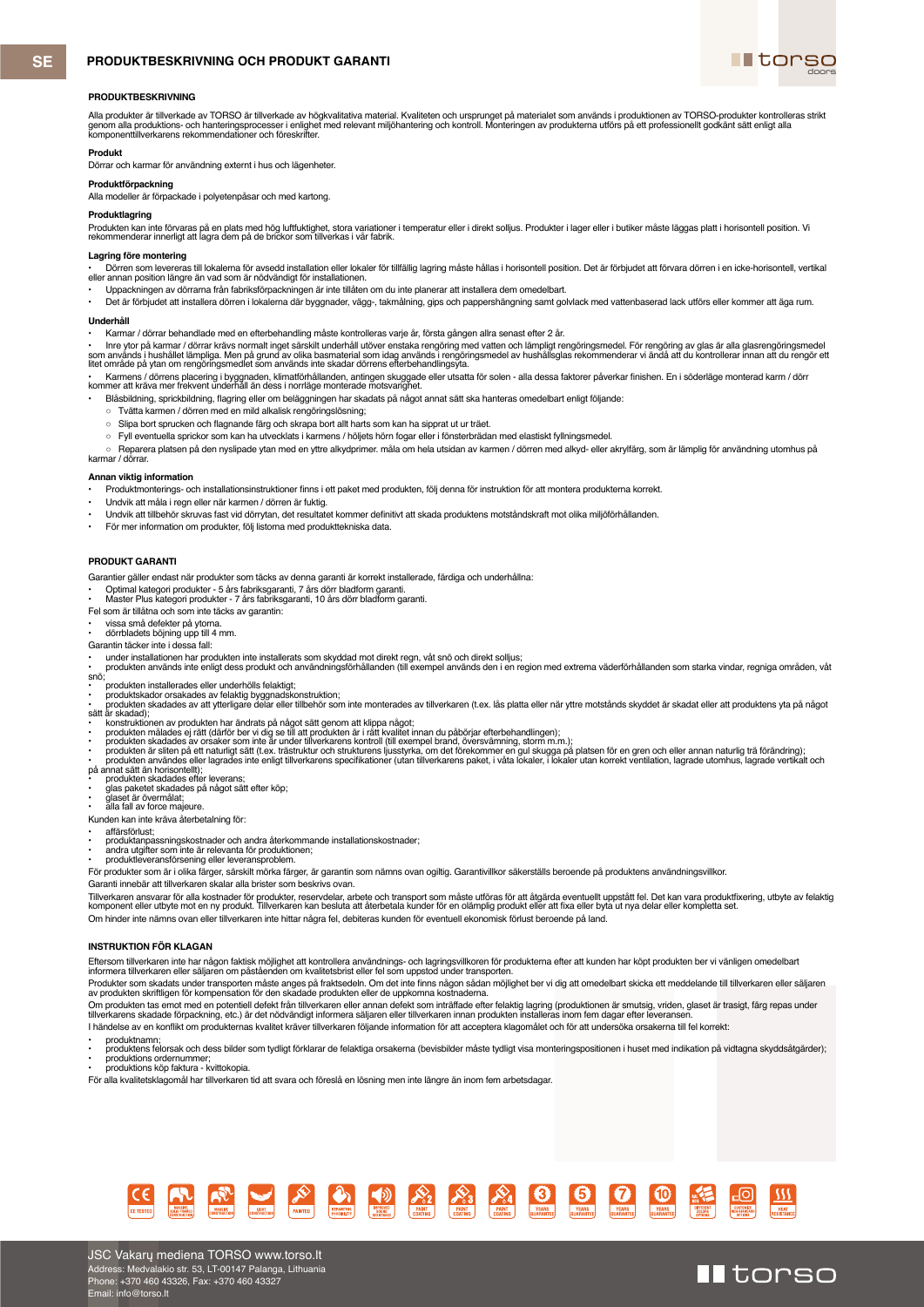



# **PRODUKTBESKRIVELSE**

Alle TORSO produktene produseres av høykvalitetsmaterialer. Kvaliteten og opprinnelsen på materialene brukt i produksjonen av TORSO produkter går gjennom streng kontroll under alle<br>produsejons- og styringsprosessene ved å

### **Produkt**

Ytterdører og dørkarmer for hus og leiligheter.

## **Produktemballasje**

Alle modellene pakkes inn med kartong og plastposene trekkes over.

# **Produktoppbevaring**

Produktet skal ikke oppbevares på et fuktig sted der produktet blir utsatt for store temperaturforandringer eller direkte solstråler. På lager eller i butikk skal produktene oppbevares i en<br>horisontal stilling. Vi anbefale

#### **Lagring før montering**

• Dørene som blir tatt inn i det rommet der de blir montert eller lagret, må oppbevares i en horisontal stilling. Det er forbudt å oppbevare dører i en annen enn horisontal stilling, i lengre tid enn det kreves for montering,

• Det er forbudt å pakke ut dør fra fabrikkemballasjen dersom du ikke har tenkt å montere den umiddelbart.

• Det er forbudt å montere dør i et rom der man utfører eller skal utføre maler-, puss- eller tapetseringsarbeid på vegger og himling, samt der man utfører lakkering av gulv, dersom man bruker vannbasert lakk.

### **Vedlikehold**

• Man skal kontrollere dørkarmer/dører med kledning årlig. Første gang skal de kontrolleres senest etter 2 år.

• Overflatene på den indre siden av dørkarmen/døren krever vanligvis ingen spesiell vedlikehold, og derfor anbefales det at man iblant rengjør døren med vann og passende<br>rengjøringsmiddel. Alle rengjøringsmidlene egnet for

• Alle faktorene, som dørkarm/dør plassering i bygningen, om døren står montert i skyggen eller er utsatt for direkte solstråler, samt klimaforhold, påvirker produktfinishen. Dør og karm<br>montert på sørsiden av huset vil kr

- Dannelse av blærer, sprekker, flasser eller andre overflateskader skal umiddelbart fjernes på følgende måter:
- Rengjør karmen/døren med en mild, alkalisk rengjøringsløsning;
- Slip den sprukne og flakete malingen, samt fjern kvaen som eventuelt kunne renne ut av treverket;
- Fyll alle sprekkene som kunne ha oppstått i hjørnene på dørkarmen med en elastisk fugemasse;

○ Problemområdene på den nyslipte overflaten skal påføres alkydgrunning egnet for utvendig arbeid. Mal hele utsiden av karmen/døren på nytt med alkyd- eller akrylmaling egnet for ytterside av karm/dør.

# **Annen viktig informasjon**

• Produktets monterings- og installasjonsanvisning finner du i produktemballasjen. For å sikre riktig produktmontering følg disse instruksene:

- Unngå å male i regnvær eller dersom dørkarmen/døren er fuktig.
- Unngå å feste tilbehør som skrus på døroverflaten, noe som vil skade produktets motstandsdyktighet mot miljøforhold.
- For mer informasjon om våre produkter, vennligst se produktspesifikasjoner.

# **PRODUKTGARANTI**

Garantien gjelder kun dersom produktene som dekkes av denne garantine, er riktig og ferdig montert, samt vedlikeholdt:

• Type Optimal line - 5 års fabrikkgaranti og 7 års garanti for formen av dørbladet. • Type Master Plus line - 7 års fabrikkgaranti og 10 års garanti for formen av dørbladet.

Defekter som er tillatt og ikke dekkes av garantien:

- 
- noen små feil på overflaten. bulker på dørbladet inntil 4 mm.
- Garantien gjelder ikke, dersom:
- 

• produktet ble ikke montert under taket eller uten å sørge for beskyttelse mot regn, sludd eller direkte solstråler.<br>• produktet ble ikke brukt i de forholdene det ble produsert for og er egnet til (for eks. det brukes i osv.)

- 
- 
- 
- 
- 
- 
- ved feil montering eller vedlikehold av produktet;<br>• skaden på produktet skyldes feil bygningskonstruksjon;<br>• produktet er blitt skadet fordi det blementer/statt ytterligere deler eller tilbehør som ikke hadde blitt mont
- trealdring);<br>• produktet er blitt brukt eller oppbevart ikke i henhold til produsentens anvisninger, dvs. uten produsentens emballasje, i fuktig rom, rom uten god ventilasjon, produktet er blitt oppbevart<br>ute, lagret i
- 
- 
- glasspakken er skadet etter kjøpet; det finnes malingflekker på glasset; hvilket som helst tilfelle som anses som en force majeure-hendelse.
- Kunden kan ikke kreve refusjon for:

• virksomhetstap;

- monteringskostnader, samt alle øvrige kostnader i forbindelse med gjentatt montering;<br>• alle øvrige kostnader som ikke er knyttet til produksjon;<br>• forsinket produktlevering eller eventuelt andre leveringsproblemer.
- 
- 
- 

Produkter som er iforskjellige farger, særlig i morke farger, dekkes ikke av garantien nevnt ovenfor. Garantivilkårene gjelder avhengig av produktbruk.<br>Garantien innebærer at prostedenslag, fell komponent, eller tulistendi

#### **KLAGEVEILEDNING**

Ettersom det ikke er mulig for produsenten å kontrollere produktbruk eller lagringsforhold etter at kunden har kjøpt produktet, vennligst send inn produsenten eller selgeren umiddelbart klage i<br>forbindelse med kvalitetsavv

Produktene ødelagt under transportering skal spesifiseres i fraktbrev. Dersom det ikke er mulig, vennligst send umiddelbart en skriftlig melding til produsenten eller selgere om det ødelagte<br>produktet og søk om godtgjørels

Dersom produktet du har mottat, har fabrikkdefekt eller en annen mangel som oppsto på grunn av feillagring (produktet er skittent, deformert, glasset er sprukket, finnes skader i malingen<br>under produsentemballasjen som er Ved uenighet om kvaliteten på produktene, for å gjennomføre riktig vurdering av manglene, ber produsenten om å fremlegge følgende opplysninger:

• Produktnavn;<br>• Årsakene til produktfeil, samt bilder som tydelig forklaring på årsakene til manglene (på bildene må man tydelig se monteringsplassen i huset, samt spesifiserte sikkerhetsutstyr som

benyttes) • Produksjonsordrenummer; • Faktura eller kopien av kvitteringen.

Produsenten forplikter seg til å behandle alle klagene og komme med tilbud om mulig løsning innen 5 virkedager.